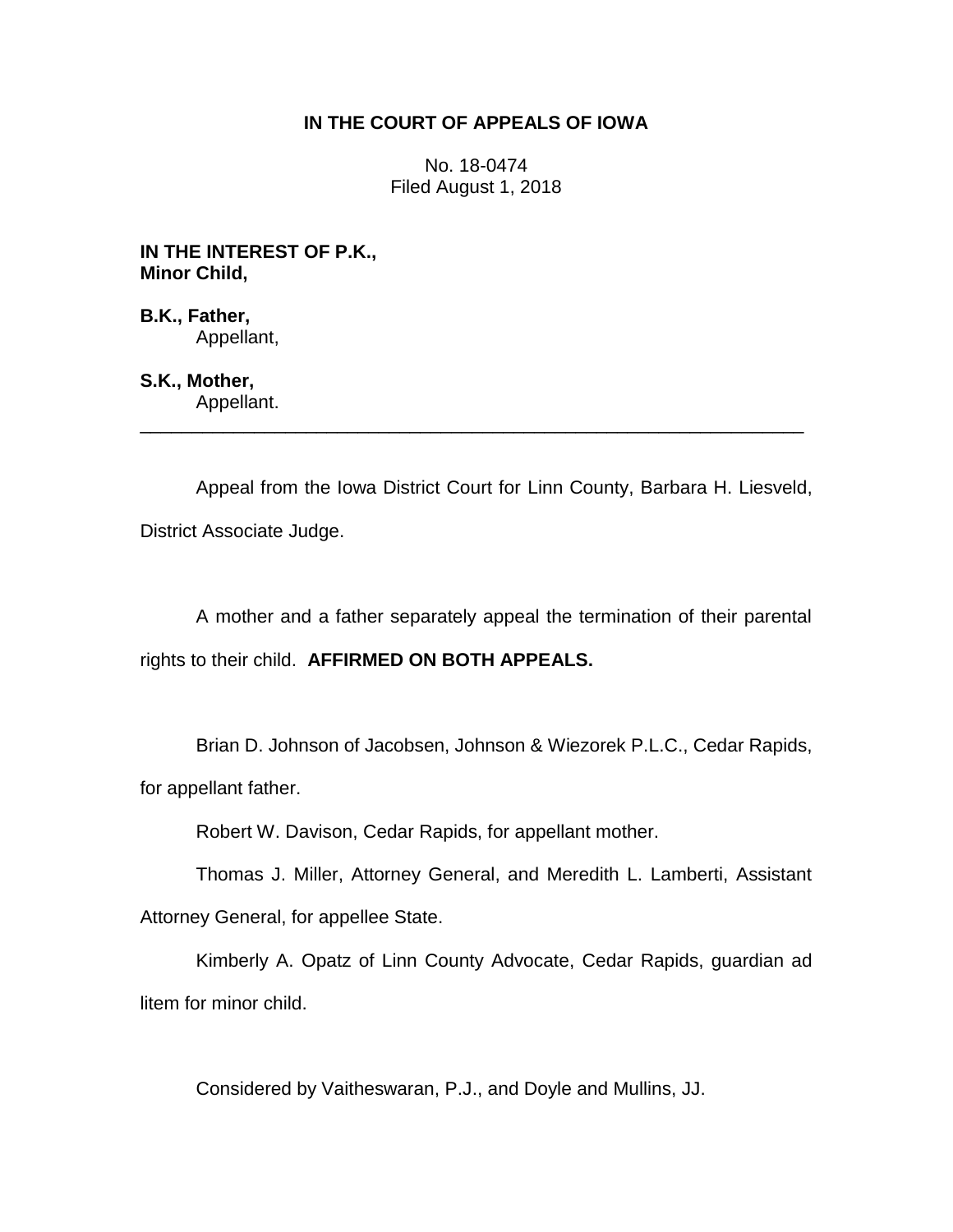## **DOYLE, Judge.**

A mother and a father separately appeal the termination of their parental rights to their child. Our review is de novo. *In re P.L.*, 778 N.W.2d 33, 40 (Iowa 2010).

[T]he proper analysis under section 232 is first for the court to determine if a ground for termination exists under section 232.116(1) [(2017)]. If a ground exists, the court may terminate a parent's parental rights. Iowa Code § 232.116(1). In considering whether to terminate, "the court shall give primary consideration to the child's safety, to the best placement for furthering the long-term nurturing and growth of the child, and to the physical, mental, and emotional condition and needs of the child." *Id.* § 232.116(2). Any findings in this regard should be contained in the judge's decision. Finally, before terminating a parent's parental rights, the court must consider if any of the exceptions contained in section 232.116(3) allow the court not to terminate. *Id*. § 232.116(3).

*Id.* at 37. After undertaking this analysis, we affirm on both appeals.

The child was born in September 2016 and tested positive for methamphetamine and carboxy-THC. The mother admitted to smoking methamphetamine during the pregnancy, and the father admitted to using marijuana. The juvenile court adjudicated the child to be in need of assistance  $(CINA)$  within the meaning of Iowa Code section  $232.2(6)(c)(2)$ , (n), and (o). The court removed the child from the parents' care due to the parents' ongoing methamphetamine use and failure to submit to drug testing. A trial placement with the mother ended after the mother tested positive for methamphetamine.

The juvenile court terminated the mother's and the father's parental rights under section 232.116(1)(h). To terminate a parent's rights under section 232.116(1)(h), the court must find clear and convincing evidence establishes the following: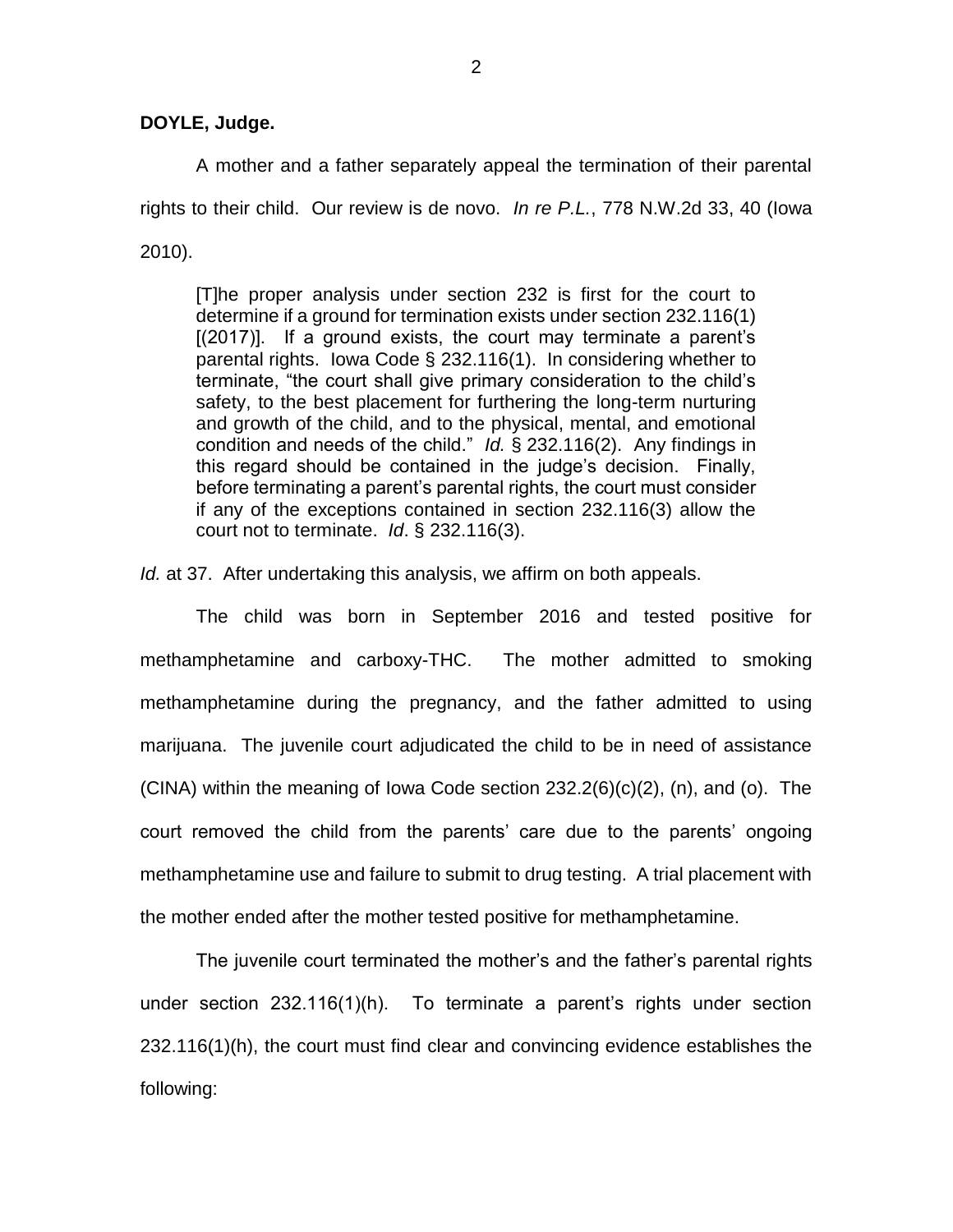(1) The child is three years of age or younger.

(2) The child has been adjudicated a [(CINA)] pursuant to section 232.96.

(3) The child has been removed from the physical custody of the child's parents for at least six months of the last twelve months, or for the last six consecutive months and any trial period at home has been less than thirty days.

(4) There is clear and convincing evidence that the child cannot be returned to the custody of the child's parents as provided in section 232.102 at the present time.

Only the fourth element is in dispute. The question is whether returning the child to the parents at the time of the termination hearing would expose the child to the kind of harm that would lead to a CINA adjudication. *See* Iowa Code § 232.116(1)(h)(4) (requiring proof the child could not be returned to the parents "as provided in section 232.102 at the present time"); *In re D.W.*, 791 N.W.2d 703, 707 (Iowa 2010) (interpreting the term "at the present time" to mean "at the time of the termination hearing"); *In re M.M*., 483 N.W.2d 812, 814 (Iowa 1992) ("[A] child cannot be returned to the parent under Iowa Code section 232.102 if by doing so the child would be exposed to any harm amounting to a new [(CINA)] adjudication.").

Clear and convincing evidence shows the court could not return the child to either parent's care at the time of the termination hearing without exposing the child to harm that would lead to a CINA adjudication. Both parents have a lengthy history of substance abuse, and neither has demonstrated a significant period of sobriety. Both have denied methamphetamine use in contradiction of positive drug-test results. Their continued substance abuse exposes the child to harm that would lead to a CINA adjudication.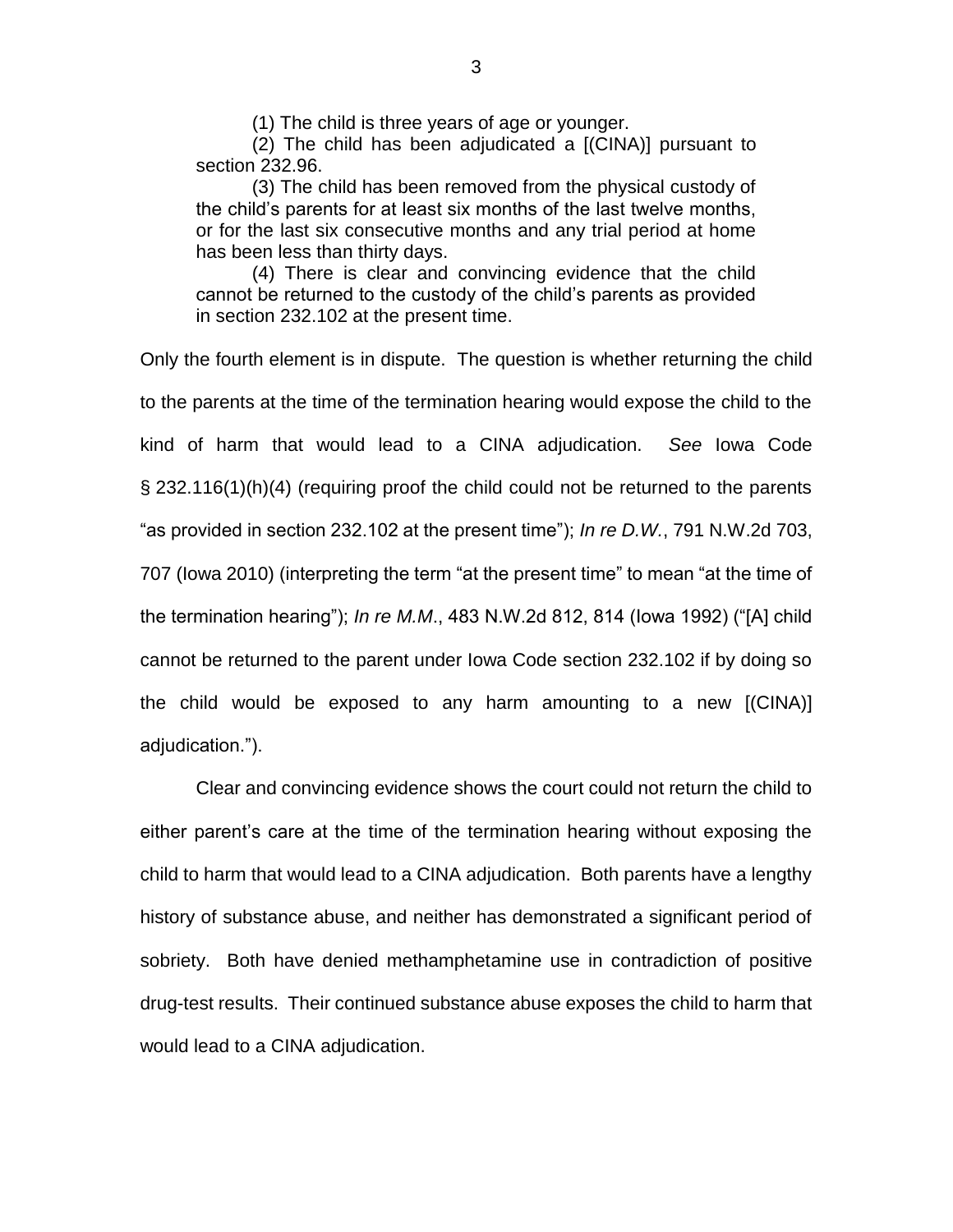We next consider whether termination is in the child's best interests. In making the best-interests determination, the primary considerations are "the child's safety," "the best placement for furthering the long-term nurturing and growth of the child," and "the physical, mental, and emotional condition and needs of the child." *P.L.*, 778 N.W.2d at 37 (quoting Iowa Code § 232.116(2)). The "defining elements in a child's best interest" are the child's safety and "need for a permanent home." *In re J.E*., 723 N.W.2d 793, 802 (Iowa 2006) (Cady, J., concurring specially).

Although the law requires a "full measure of patience with troubled parents who attempt to remedy a lack of parenting skills," this patience has been built into the statutory scheme of chapter 232. *In re C.B.*, 611 N.W.2d 489, 494 (Iowa 2000). Once the grounds for termination exist, time is of the essence. *See In re A.C*., 415 N.W.2d 609, 614 (Iowa 1987). "Importantly, . . . it is well-settled law that we cannot deprive a child of permanency after the State has proved a ground for termination under section 232.116(1) by hoping someday a parent will learn to be a parent and be able to provide a stable home for the child." *A.S*., 906 N.W.2d 467, 474 (Iowa 2018) (cleaned up).<sup>1</sup> Children are not equipped with pause buttons; delaying permanency in favor of the parents is not in a child's best interests. *See A.C*., 415 N.W.2d at 614 ("The crucial days of childhood cannot be suspended while parents experiment with ways to face up to their own problems."). Considering the child's young age and need for permanency, termination is in the child's best interests.

 $\overline{a}$ 

<sup>&</sup>lt;sup>1</sup> "Cleaned up" is a new parenthetical used to indicate that internal quotation marks, alterations, and citations have been omitted from quotations for readability purposes. *See United States v. Steward*, 880 F.3d 983, 986 n.3 (8th Cir. 2018); Jack Metzler, *Cleaning Up Quotations*, 18 J. App. Prac. & Process 143 (Fall 2017).